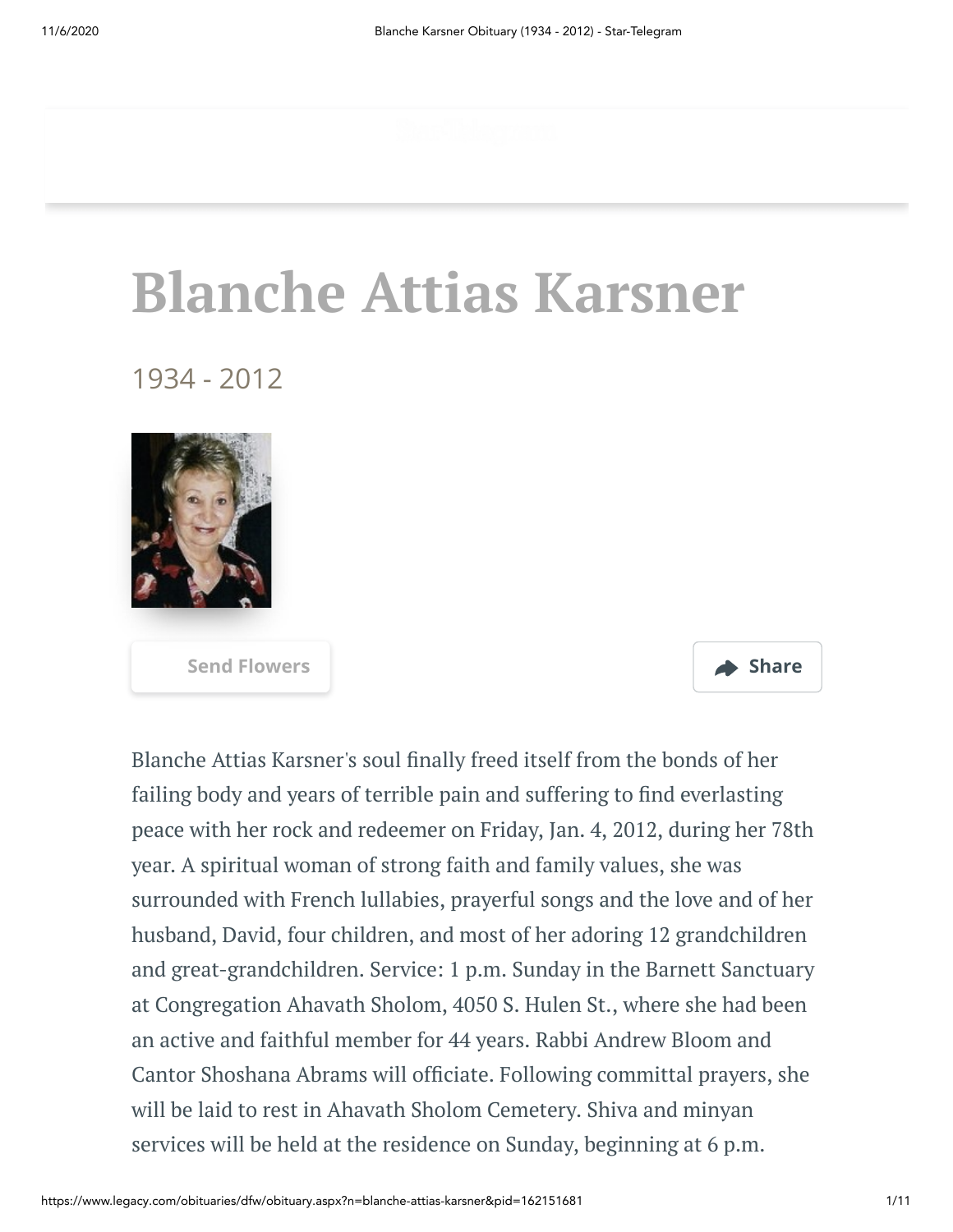Memorials: In lieu of flowers, it would be please her to have donations sent, in her memory, to the following causes, whose mission she identified with: [OrtAmerica.org](http://ortamerica.org/) for charitable education and training; fi[sherhouse.org](http://fisherhouse.org/) in support of military families; [heart.org](http://heart.org/) for heart disease research and cures; and [Ahavatsholom.org](http://ahavatsholom.org/), for the Synagogue Education Fund for lifelong learning. Blanche Karsner was the family matriarch, wife, mother, grandmother and great-grandmother. She was a renowned chef, caterer and entrepreneur. Her cuisine, fashion and hospitality are legendary. Earlier, she had been a surgical nurse and midwife. Blanche was known for her humor, creativity, intuitive wisdom and insight; her tough, worldly, uninhibited and resilient experience; and her extraordinary loving and compassionate heart. She was always involved in civic organizations and had leading roles B'nai Brith and ORT worldwide. She was an immigrant, patriot and an "Air Force mom" for a quarter century during the Cold War and was at the center of military base social life and providing support for other military families. She was personally active for many years, and opened her home to support the resettlement of Jewish refugees and refuseniks so they could escape Soviet oppression. Blanche was fluent in at least seven languages, conversant in many more, and could switch seamlessly amongst them and the cultures they represented. She was an occasional interpreter, especially for Red Cross emergencies, like Hurricane Katrina, and whenever helpful to give a voice to immigrants to this country. Born on Sept. 11, 1934, in colonial Casablanca, Morocco, Blanche endured the occupation of the Vichy French and Nazis and witnessed General Patton and the U.S. Army come ashore there when she was 7 years old. She met the love of her life, David Karsner, at the USO, when he was stationed there in 1954. Their romance and marriage spanned many countries at a time when was travel was hard, including Europe, Africa, both coasts of the USA, and many places in between. Survivors: In addition to her husband, David, Blanche is survived by her children and their spouses, Diana and Rick Levin of Fort Worth, Fred Karsner and his partner, Carolyn Foster, of Plano, Danielle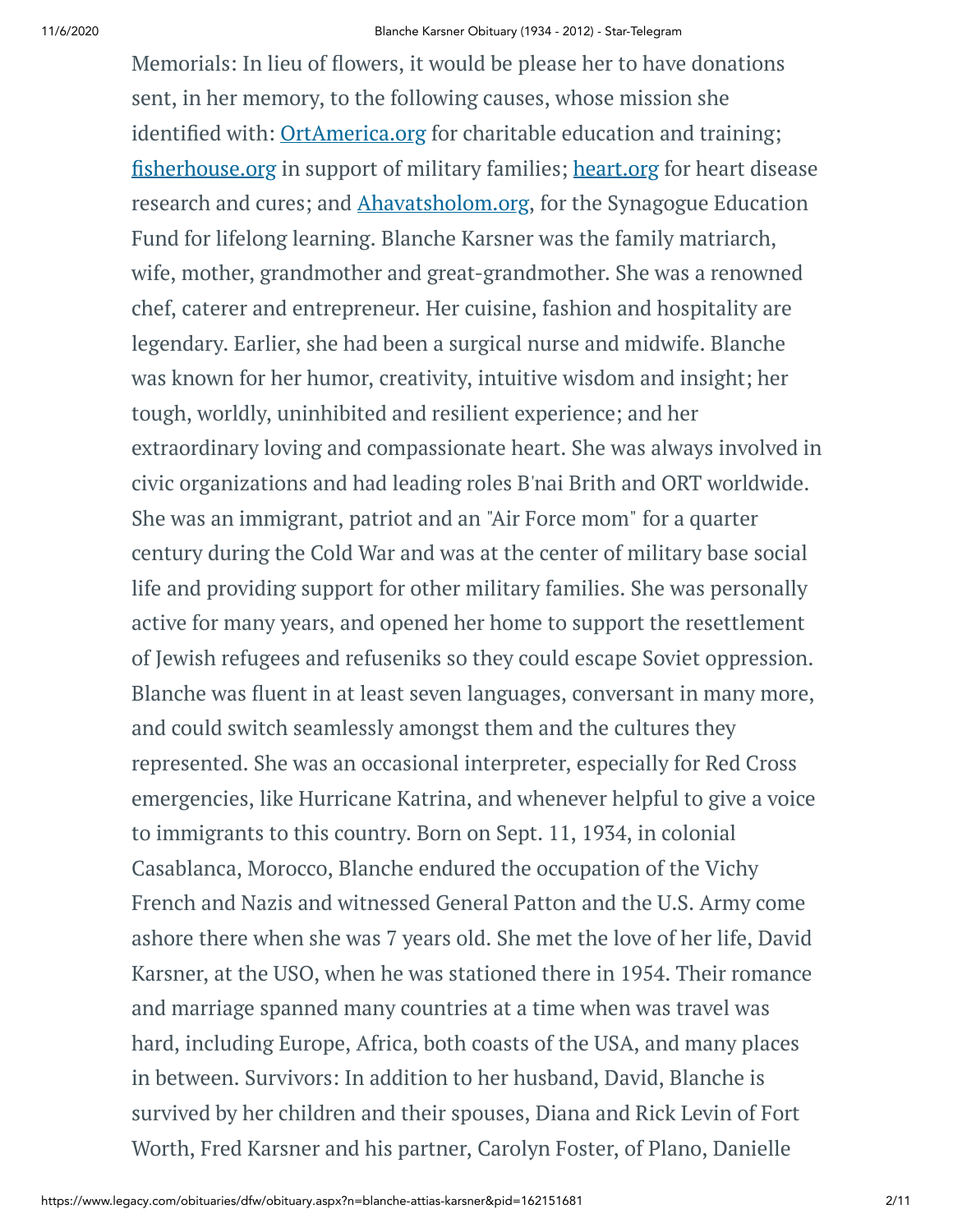and Rusty Young of Burleson and Andy and Maria Karsner of Bethesda, Md.; grandchildren, Jason, Leah and Andrew Levin, Jennifer, Michael and Sarah Karsner, Rachel and Russell Young, and Caroline, Jenny, Julia and Hanna Karsner; great-grandchildren, thus far, Payton and Kingston; brothers and their wives, Emile Attias and his wife, Annie, of Paris, France, and Charles Attias and his wife, Chantal, of Casa Blanca, Morocco; nieces and nephews and their families; as well as numerous cousins on four continents.

Published in Star-Telegram on Jan. 6, 2013.

**Karsner Pages** [See more records on Ancestry](https://adclick.g.doubleclick.net/pcs/click?xai=AKAOjsvHNg3qxJk2vy15suqz6xUwzzrrV-cKG1J6ne587EfsPzbti1VwtBJF2c7_Z88H9l_KAUkovc3EOnvjElN2KIRodYmzytuQdM1N_D9BTi80eTdiraVa-_AJNMOjfyzdN7u2utCQgXJq3L6dfznVxYYLAxk0ZchRIvBC_8CPrk3EbszzxBQtwa-sgzslVB3JcQms4h44FI8rvdp4VBFYhWxlVDKTSnfXKx_s8GyX-yzm77xAR7jwXrAHDFpP_VlbgZ6JYEmxiRwkNc9pM1r9QvUQ9QL8wYCBU7ikM83pIFLT7z1cth-mJA&sig=Cg0ArKJSzJpzwVWpN-vQEAE&urlfix=1&adurl=https://prf.hn/click/camref:1101l3yjc/adref:77841/destination:https://www.ancestry.com/cs/partner-records%3FflowId%3DpartnersBirth%26gsfn%3DBlanche%26gsln%3DKarsner)

# **MEMORIES & CO N DOLE N CES**

What would you like to say about Blanche?

Not sure what to say?  $\blacktriangleright$ 

Add a photo

Your Name

Your Email Address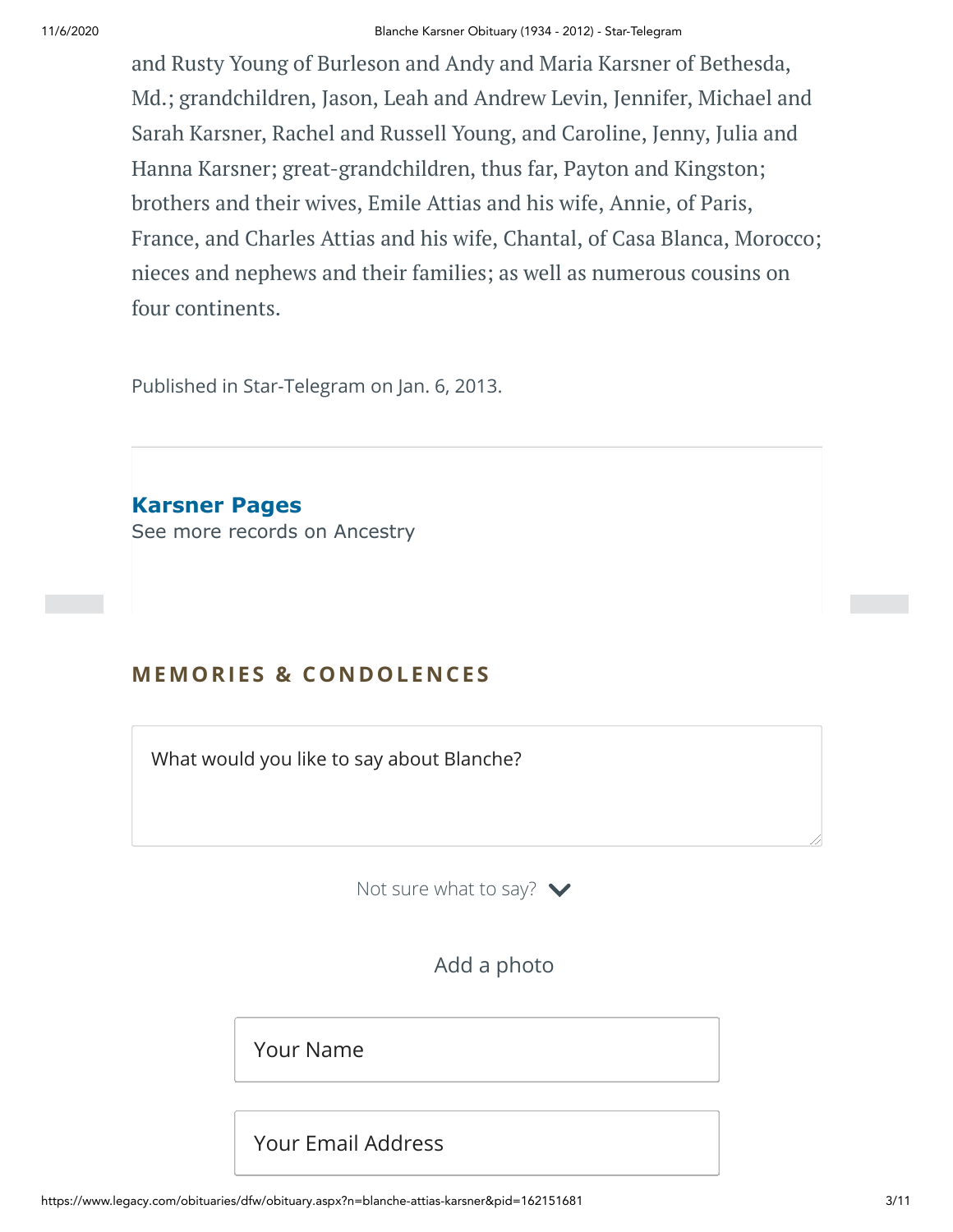Your Relationship

 $\boxdot$  Get email updates for this page

**Add Memory**

[Posting Guidelines](https://www.legacy.com/guestbooks/posting-guidelines.aspx?n=Blanche-Karsner&pid=162151681) | [FAQ](https://www.legacy.com/guestbooks/faq.aspx?n=Blanche-Karsner&pid=162151681)

# **14 entries**

# April 11, 2014

I'm so sorry to hear about the passing of Blanche of whom I hold the dearest memories. We met in 1966 at an air force base in Grand Forks, North Dakota where we were neighbors. Her hospitality, generosity, humor and warmth from the 1st moment we met through many years beyond North Dakota made a lasting impression on us, never to be forgotten. She had the ability to make people feel at once close to her. She drew people to her and her love knew no bounds. She was a loving wife and mother and a woman of many talents and artistic abilities. I loved her immensely and will always feel her close and warm embrace. My deepest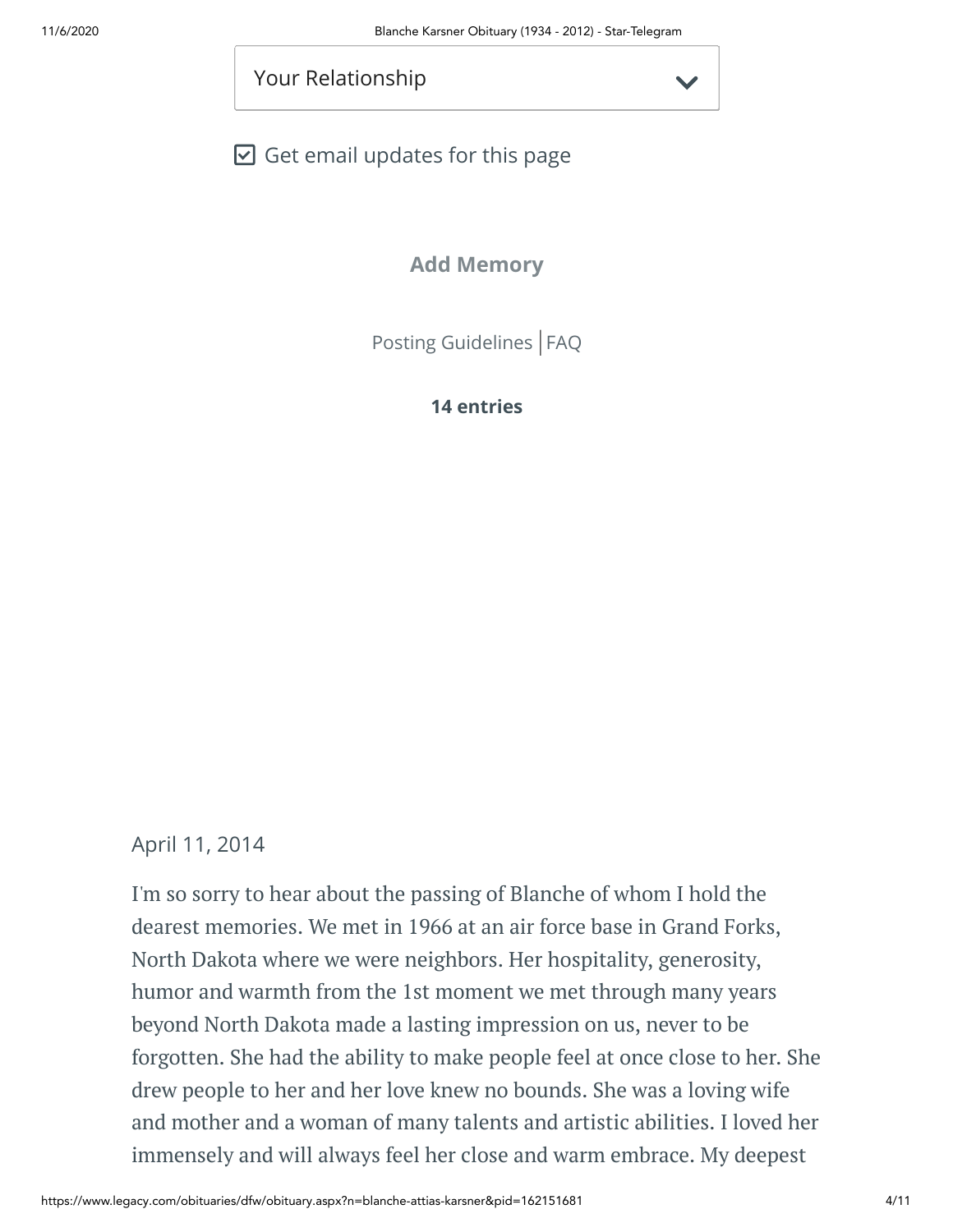condolences to her large and dear family and her many friends and community.

#### **Laurel Paris Suess**

# February 9, 2013



Fred and Karsner Family: My heart sank as I read the news of your Beautiful Mom's recent passing. Please know that I have nothing but Happiness and Warm Thoughts whenever I think of your Mom and her humor and how she touched everyone in such an Inviting way and always made you feel "Special!". I would have taking time off to be there but just found out. I tried phoning you but went into your vm. We are in Hampton, New Hampshire. Again, I'm truly very sad hering this news. My mom past in June of 2008. Thank you again for the support your family and Mom gave to my family, Send our love and prayers!! Much Love Perry

## **Perry Portland**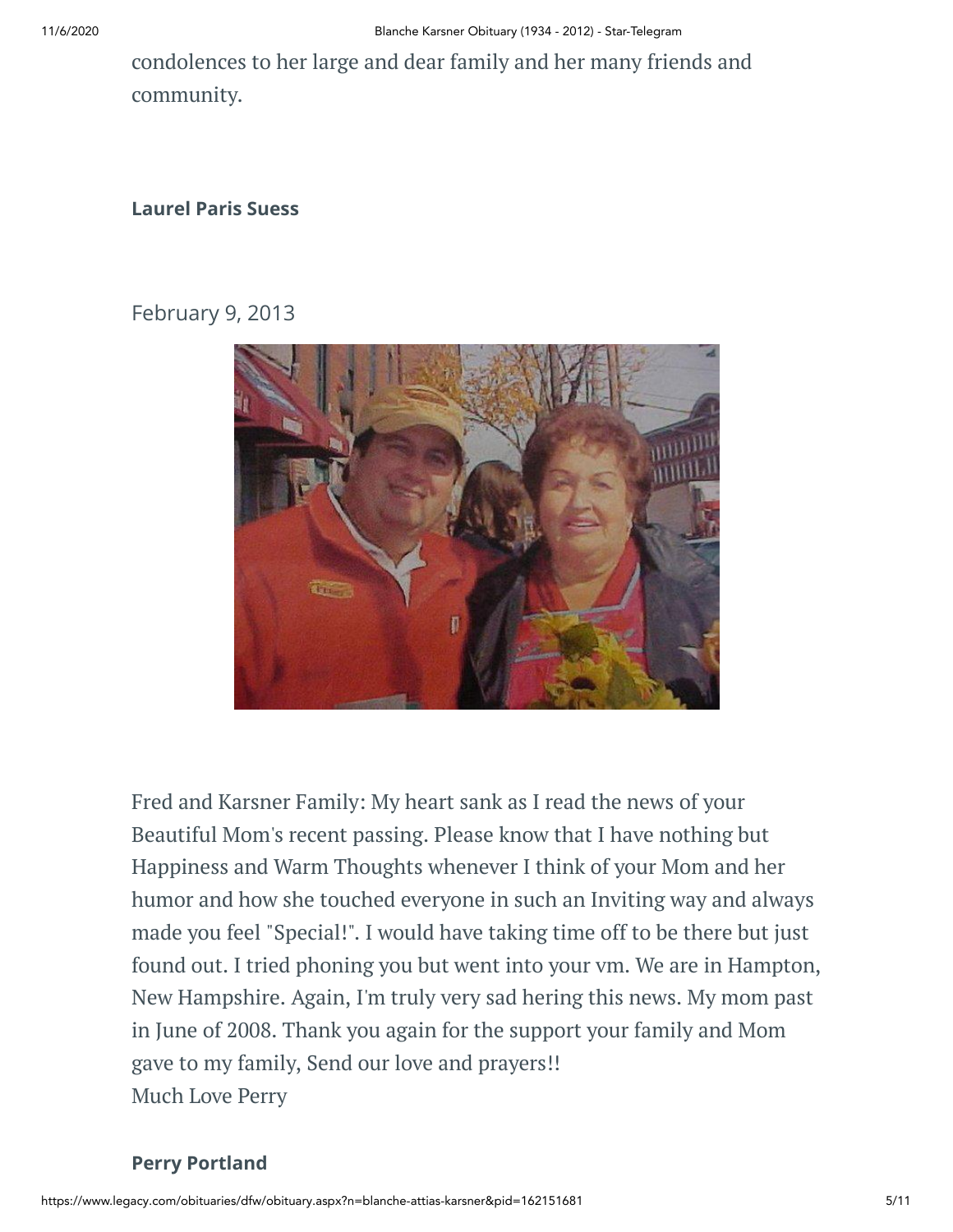## February 9, 2013

On any given day being with Blanche, she would receive dozens of calls from family and friends from Israel, France, Montreal, Morocco and across United States from the different air force based while she was stationed with the kids, people who wished to stay in touch with her and benefit from her smart and worldly warm caring touch no matter who they were from the King of Morocco to the housekeeper she uniquely touched everyone with genuine love, always beautiful food and Moroccan compassion. We will deeply miss share in your grief and will her beautiful spirit of life. The food and catering Blanche did in the Jewish community and my sons Bar Mitzvah was simply "Work of Art" that we will alway treasure in our hearts! Much love ~ David and Lori Sassoon-Prince Edward Island

#### **David Sassoon**

#### February 9, 2013

Cher David et sa famille: Mes plus sincères condoléances à la personne disparition de Blanche, un des plus généreux et affectueux que j'ai jamais jamais savoir .. Je vais rater ses biscuits et âme lumineuse, je sais bien que nous vivions dans un pays différent. Blanche alway réussi à rester en contact, n'oubliez pas d'anniversaire et voir son personatily dans chacun des enfants, Danielle, Fred, Andy et Diana C'est l'honneur et de partager memeries ensemble, elle était une belle personne et un couple merveilleux! Je vous embrasse bien serrés et prie pour vous tous pour soulager la douleur avec amour et respect. bisous à tous ~ Jean-claude Attias

#### **Jean-claude Attias**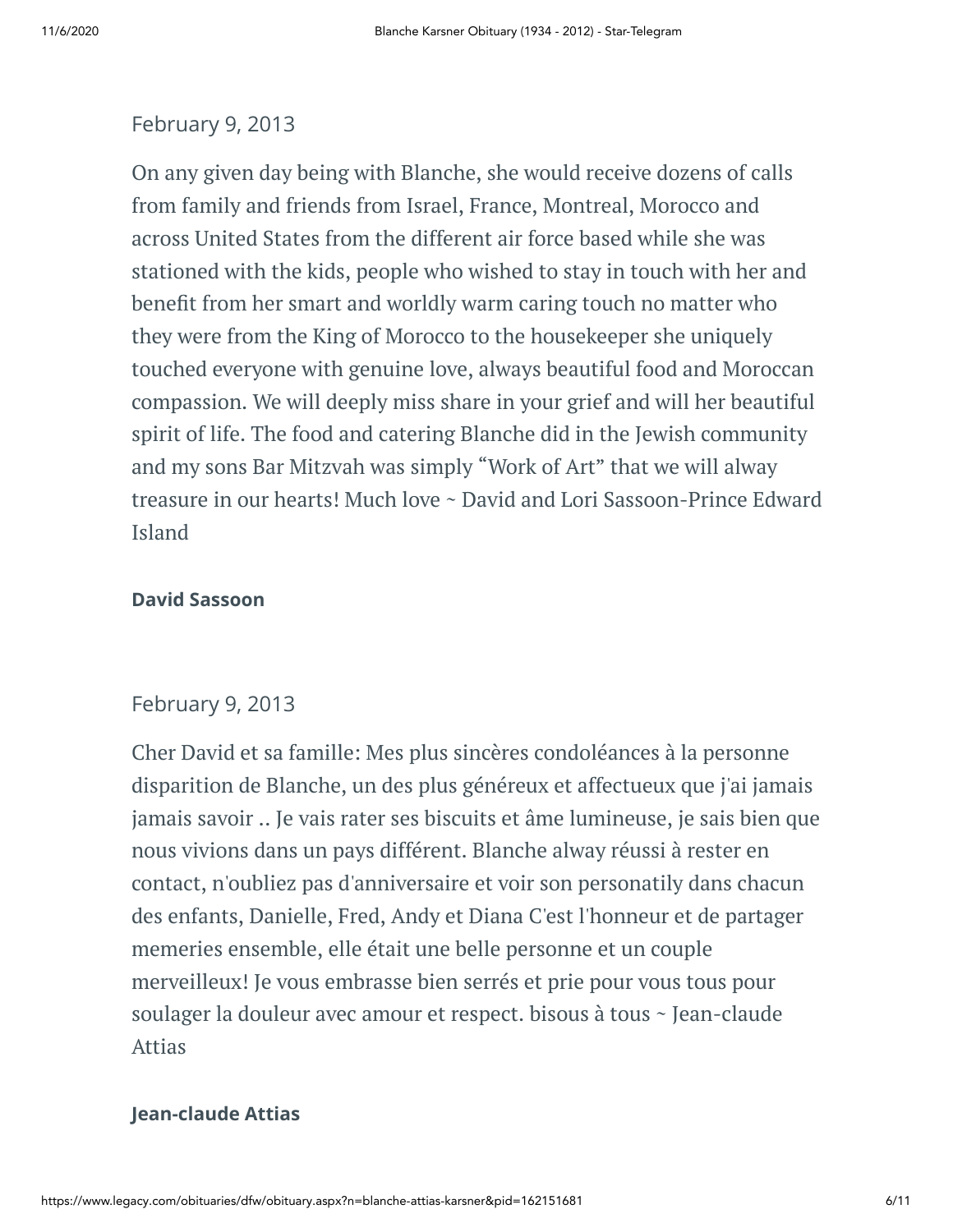# January 20, 2013

Dear Dave and family,

We were deeply saddened to hear about the passing of Blanche. We know how difficult this must be for you.

Blanche was such a kind and unique women. She would do anything to help anyone in need.

We will always remember her hospitality, and her love to all of us, and how she took care of me back in 1986 as if I was one of her sons.

We were lucky to know her and share some time of our life with her. She will always stay in our heart and Haya will keep baking the best cookies on Blanche's recipes.

Blanche called me last December to wish me happy birthday. This was the last time I've talked to her.

May God bless you and your family during this time and always.

## **Moshe & Haya Medina**

## January 19, 2013

Dear sweet Karsner Family,

I was lucky and blessed enough to meet your wonderful mom when I was 16. That was almost 30 years ago. I was more fortunate to see Andy, Maria and the girls AND your mom and a friend last year. It had been quite a few years since I saw your mom and she was in form, we had a great 'tea party' with the girls. Your mom is such and incredible spirit, her body may not be on earth right now but her spirit is alive and well all over the place. Anyone over the years that met your mom will never forget her. Her spirit lives on...I feel for all of you left behind to manage your grief and your dear sweet dad who will always have a soft spot in my heard...you mom had an incredible life...and thanks to her and your dad..you continue the legacy...xoxoxoMarnie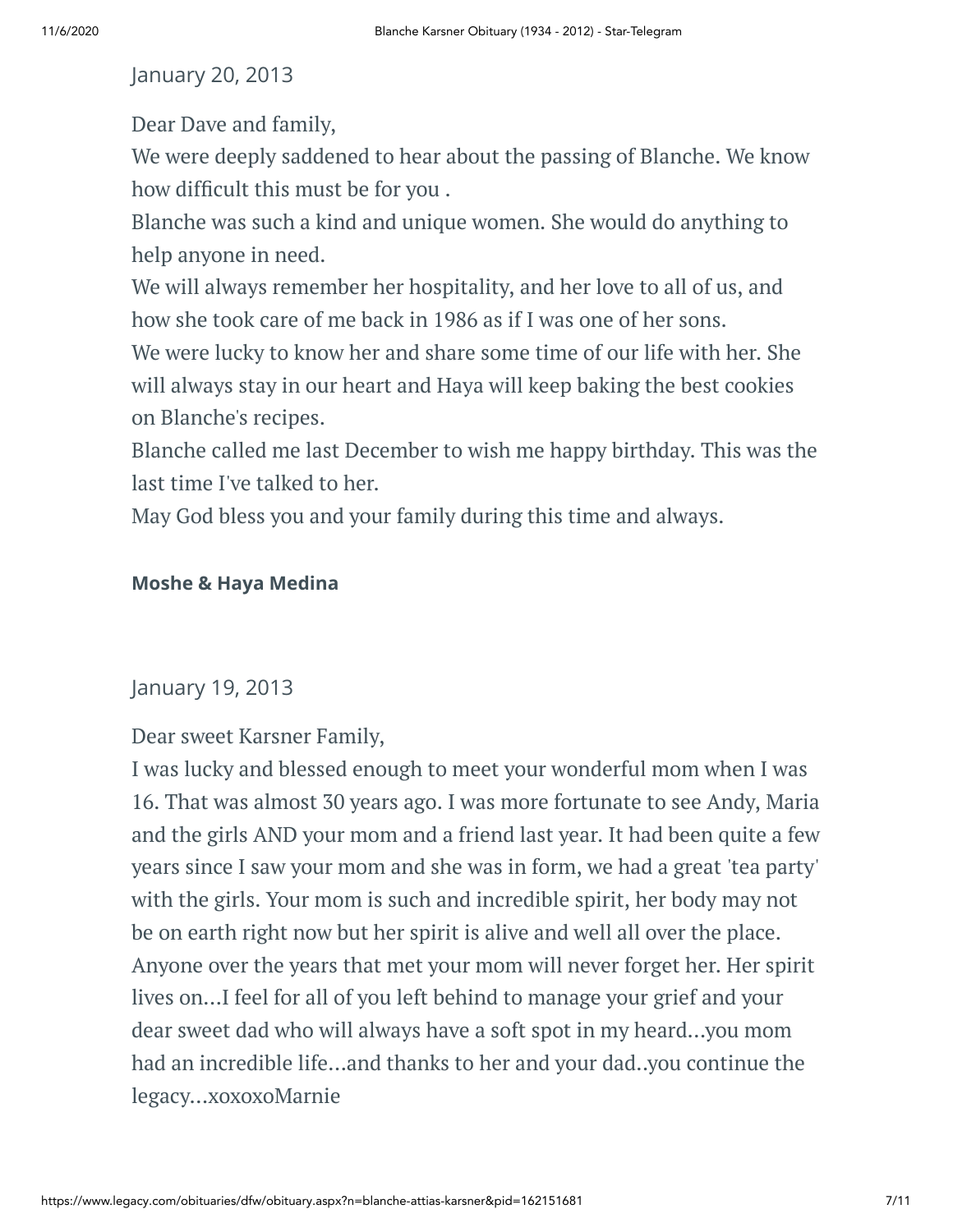# January 19, 2013

So sorry to hear. we were in Casablanca last night for 70th anniversary of 1943 conference with Churchill, FDR, etc. FDR,s grandson told many stories. do read Satloffs book about Jewish experience in Morocco during those years.

# **Sylvia kaplan**

January 18, 2013

Fred,

Sorry to hear this news. May God provide you and your family with peace in the coming days.

Dan Edwards

January 18, 2013

Dear Fred and Family

I was so saddened to hear about the passing of your Mother, but what a full and blessed life she had with her family. I know she will always be looking after all of you and her spirit will live on through the love of the family. May you all be comforted with the beautiful memories of he love.

**Shelley Fine**

January 9, 2013

Dear Andy and Family,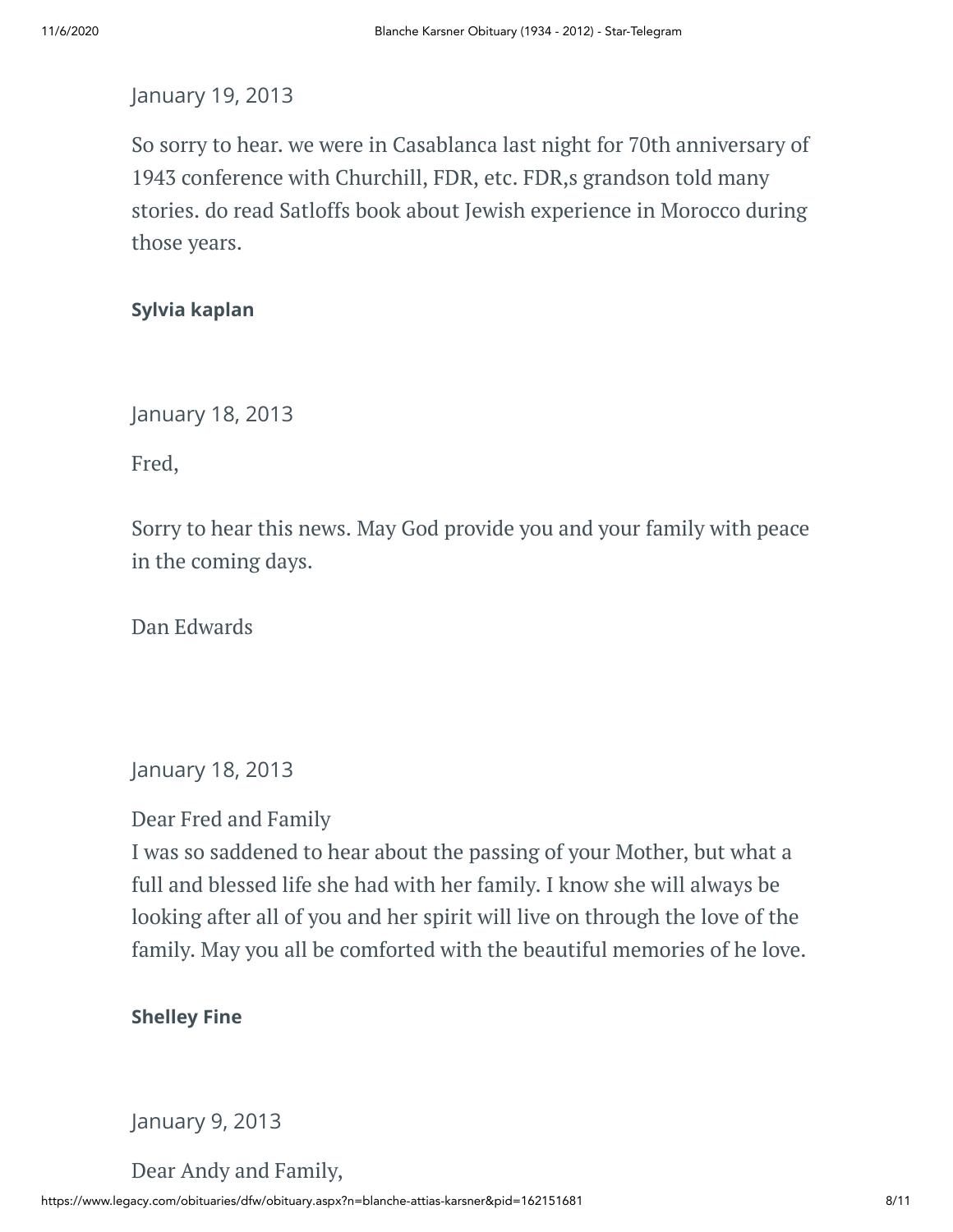Both Mike and I know the terrible pain you are going through with the loss of your mother. When the moments get really rough look into the faces of your children, for in their faces you will forever be reminded of your mother.

We pray and wish her peace and your family the strength to carry on with the traditions she instilled in all of you.

God Bless

# **Pat and Mike Splinter**

# January 7, 2013

Dear David, Diana, Fred, Danielle and Andy, please accept our sincere condolences on behalf of Chaib and myself. It saddens me deeply to know Blanche has passed. We loved Blanche as if she was family to us. I hope the memory of her love and funny wit will keep all of you comfort and to know that she is now with her Maker. My thoughts and prayers are with all of you during these difficult times.

## **Fatima Salih**

January 6, 2013

To Danielle and family,You are in our thoughts and prayers. Don and Sally Underwood

## **Sallu Underwood**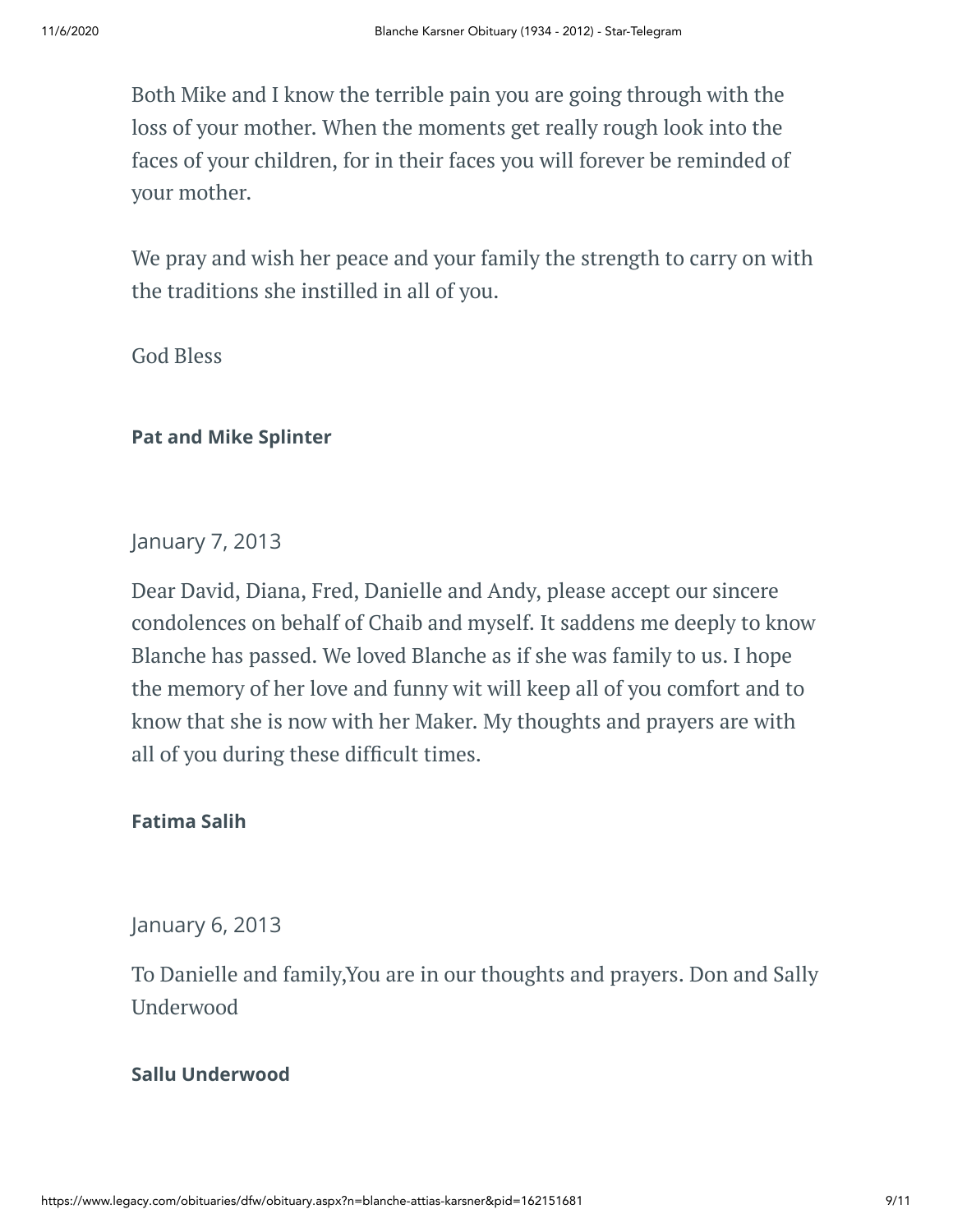## January 6, 2013

Fred, I was saddened to hear of the loss of you beloved mother, knowing how close you two were. I can only hope that the good times and wonderful memories you had will bring you and your family comfort over the days, months and years ahead. My thoughts are with all of you over this difficult time. While I was in Fort Worth, I wish I had the honor of meeting her.

Janice Pfeiffer

#### **Janice Pfeiffer**

January 5, 2013

Dear David and family. We extend our heartfelt condolences and sympathy upon the passing of your beloved Blanche. May her name be for a blessing.

Joe and Hannah Klein

**Joe and Hannah Klein**

# **INVITE OTHERS TO ADD MEMORIES**

Share to let others add their own memories and condolences



# **ADVICE & SUPPORT**